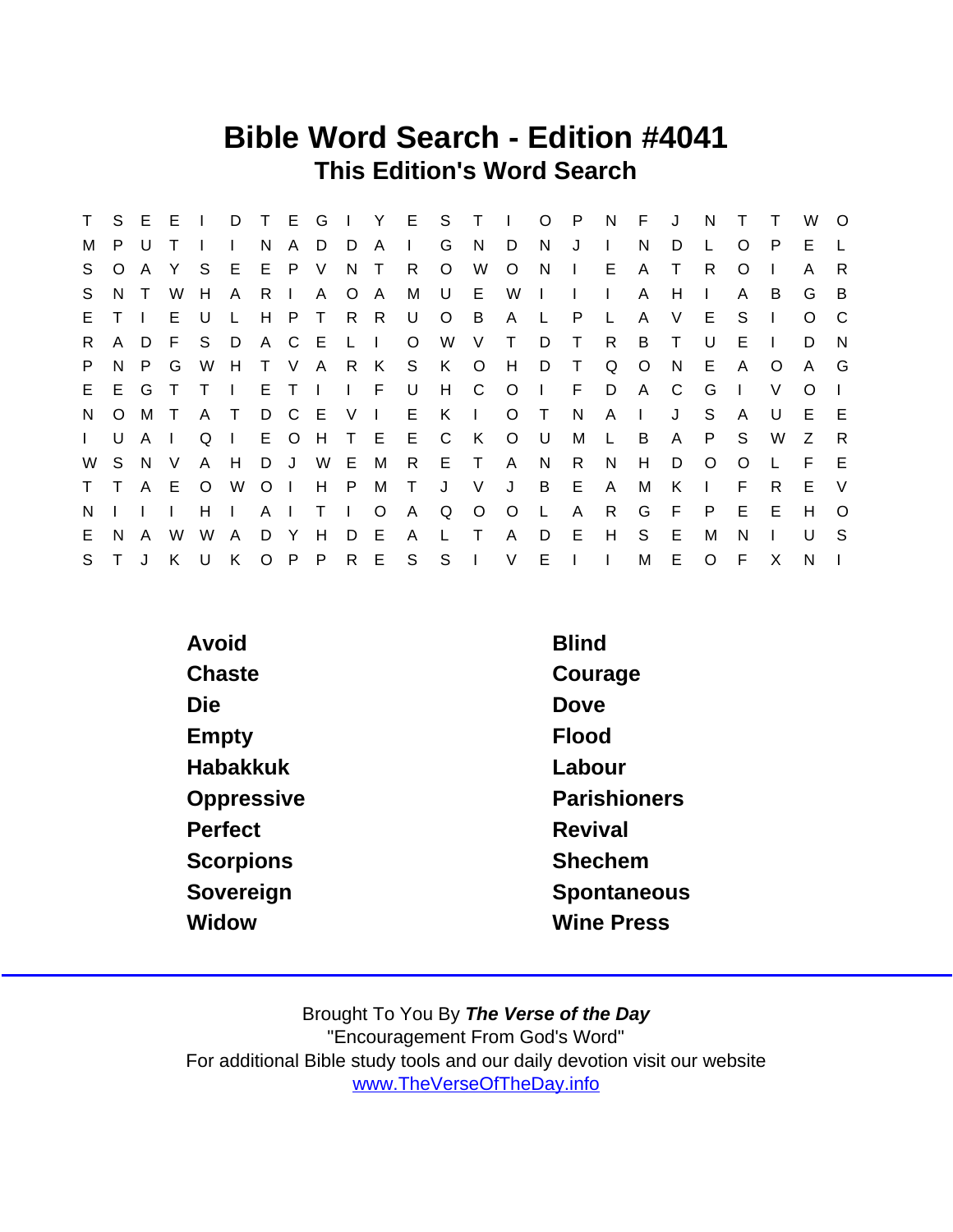## Bible Word Search - Edition #4041 Word Search Answer Guide

| t.           | S.      |          |              |              |              |       |         |             |     |                  |                 |                         |                |                         |              | Eeidtegiye Stiopn |                 | $-f$                      | $\mathbf{i}$ | n t            |              | $-t$         | W            | $\overline{O}$ |
|--------------|---------|----------|--------------|--------------|--------------|-------|---------|-------------|-----|------------------|-----------------|-------------------------|----------------|-------------------------|--------------|-------------------|-----------------|---------------------------|--------------|----------------|--------------|--------------|--------------|----------------|
| m            | P.      | <b>u</b> |              | Ti           |              | i n   |         |             |     |                  | ad daig         |                         |                |                         |              | NDnji             |                 | n                         | d            | $\Box$         | $\mathsf{o}$ | p            | e            |                |
| S.           | $\circ$ | a        |              | y S          |              |       | e e P v |             | n t |                  | $\mathbf{r}$    | $\overline{\mathsf{O}}$ | W              | $\circ$                 | N.           | $\mathbf{i}$      | e               | a                         | t            | $\mathsf{r}$   | $\circ$      | $\mathbf{I}$ | a            |                |
| S.           | N t     |          | W            | h.           |              |       |         | AriA        | 0 a |                  | m               | <b>u</b>                | e              |                         | w I          | $\mathbf{1}$      | $\mathbf{i}$    | a                         | h.           | $\mathbf{I}$   | a            | b            | g            | b              |
| E.           | T i     |          | $\mathbf{e}$ | <b>u</b>     |              |       |         | L H P t R R |     |                  | U               | $\circ$                 | $\overline{B}$ | A                       | $\mathsf{L}$ | P                 | $\mathsf{L}$    | a                         | $\mathsf{V}$ | e              | s            | -i-          | $\circ$      | $\mathbf{C}$   |
| R            | A d     |          | f            | S.           |              |       |         | d A C E I I |     |                  | $\mathsf{o}$    | W                       | V              | t                       | d            | $\mathbf{t}$      | R               | B                         | t            | $\mathbf{u}$   | Е            | -1.          | D            | N,             |
| P.           | N.      | p        | $\mathbf{q}$ | W            |              |       |         |             |     |                  | H t V a R K S k |                         | $\overline{O}$ | h                       |              | d t q             |                 | $\circ$                   | n            | $\mathbf{e}$   | a            | $\circ$      | a            | G              |
| E            |         |          |              |              |              |       |         |             |     | Egtt I Et I i FU |                 |                         |                | H C o i f               |              |                   | $\mathsf{d}$    | a C                       |              | $\overline{g}$ | $\mathbf{i}$ | $\mathsf{V}$ | $\mathsf{o}$ | $\Box$         |
| N.           | $\circ$ | m t      |              |              |              |       |         |             |     |                  |                 |                         |                | a t D C e V i E K I O t |              | n                 | a a             | $\mathbf{i}$ $\mathbf{j}$ |              | S              | a            | $\mathsf{u}$ | e            | E.             |
| $\mathbf{L}$ | U       | Ai       |              |              |              |       |         |             |     |                  |                 | q i e O H t E E C K     |                | O U                     |              | m                 | $\sim 1$ .      | $\mathsf b$               | a            | p              | $\mathsf{s}$ | W            | $\mathsf{Z}$ | R              |
| W            |         | S n V    |              |              |              |       |         |             |     |                  |                 | a h d j W E M R E T A   |                |                         | N            | R                 | n               | h.                        | D            | $\circ$        | $\circ$      | $\mathsf{L}$ | F            | E              |
| t.           | t.      | a        | e            | $\circ$      |              | w o i |         |             |     |                  | h P M t j       |                         | $V$ i          |                         |              | B E               | A               | m                         | $\mathsf{k}$ | $\mathbf{I}$   | f            | $\mathbf{r}$ | e            | $\vee$         |
| n.           | i i     |          | $\mathbf{i}$ | h.           | $\pm 1$      |       | a i     |             |     |                  | T i o a q       |                         |                | $0$ O                   | $\sim 1$ .   | A                 | $R_{\parallel}$ | $\mathsf{G}$              | f            | p              | $\mathbf{e}$ | $\mathbf{e}$ | h.           | $\circ$        |
| e            | n.      | a        | W            | W            | a            | D Y   |         | h.          | d e |                  | a               | $\mathcal{A}$           | t              | a                       | D            | $\mathbf{e}$      | H               | S.                        | E.           | m              | n            | j.           | $\mathbf{u}$ | -S             |
| S            | t i     |          | k.           | $\mathsf{u}$ | $\mathsf{k}$ |       | O P P   |             |     |                  | R E S S         |                         | $\sim 1$       | $\vee$                  |              | $E$ $i$ $i$       |                 |                           | m e          | $\circ$        | $-f$         | $\mathsf{x}$ | n            |                |

- Avoid: Diagonal Blind: Diagonal Chaste: Diagonal Courage: Diagonal Die: Horizontal Die: Dove: Diagonal Empty: Diagonal Flood: Horizontal Habakkuk: Diagonal Labour: Horizontal Perfect: Diagonal Revival: Diagonal Scorpions: Diagonal Shechem: Diagonal Sovereign: Vertical Spontaneous: Vertical Widow: Diagonal Wine Press: Vertical
- Oppressive: Horizontal Parishioners: Diagonal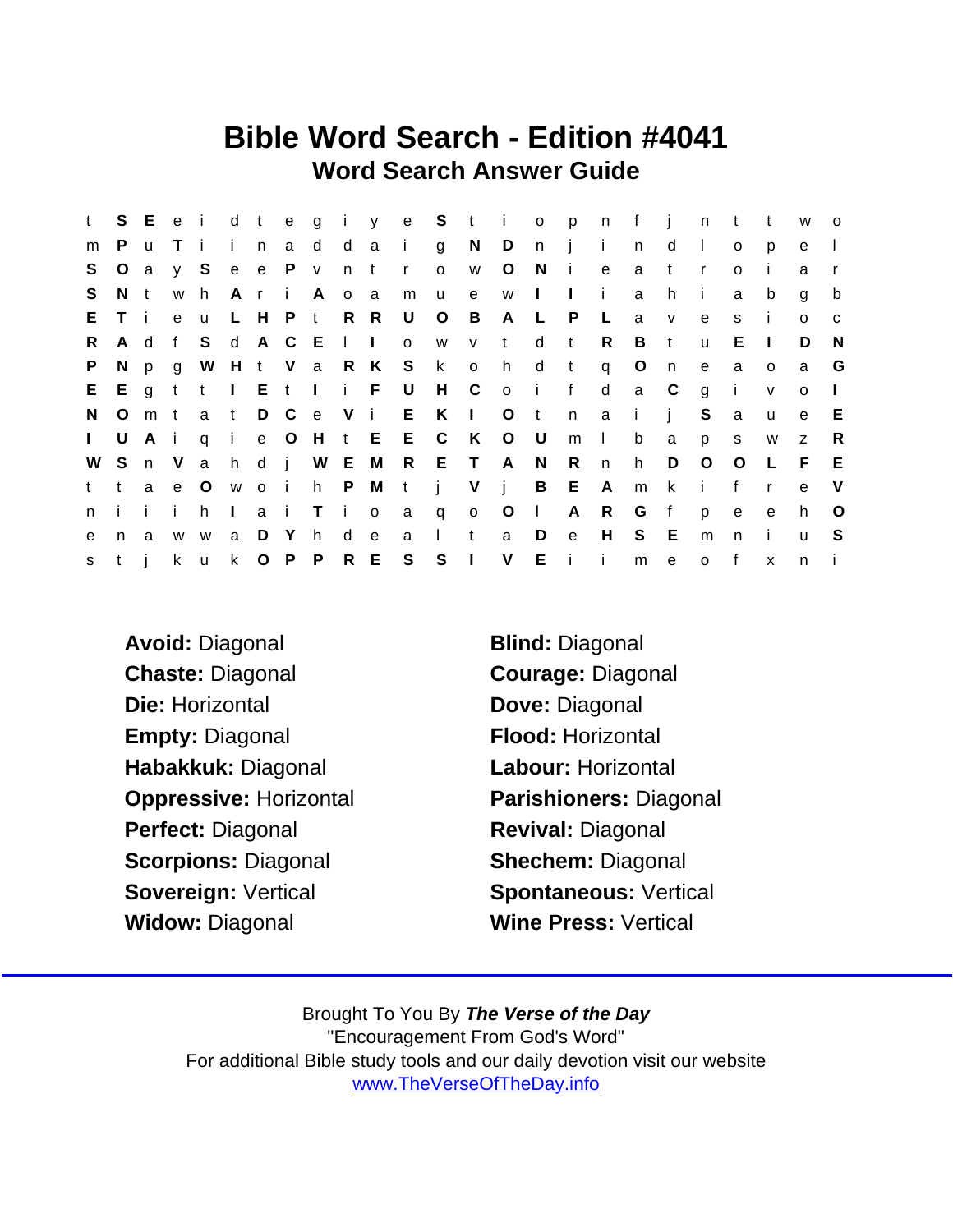# Bible Word Search - Edition #4041 Words Used And Their Definitions

### Avoid

To try to stay away from

**Blind** 

Unable to see, literally or figuratively

**Chaste** 

Morally pure; Modest; Celibate

Courage

Having the strength to continue despite whatever fear or danger may be involved

Die

To cease living

Dove

A white bird; often associated with Noah's Ark, peace, and the Holy Spirit

Empty

Containing or holding nothing

Flood

When waters overflow covering land; Sometimes referred to God's judgment (See Genesis 6)

Habakkuk

A Minor Prophet of the seventh century B.C.; A book of the Bible bearing his name

Labour **Work**